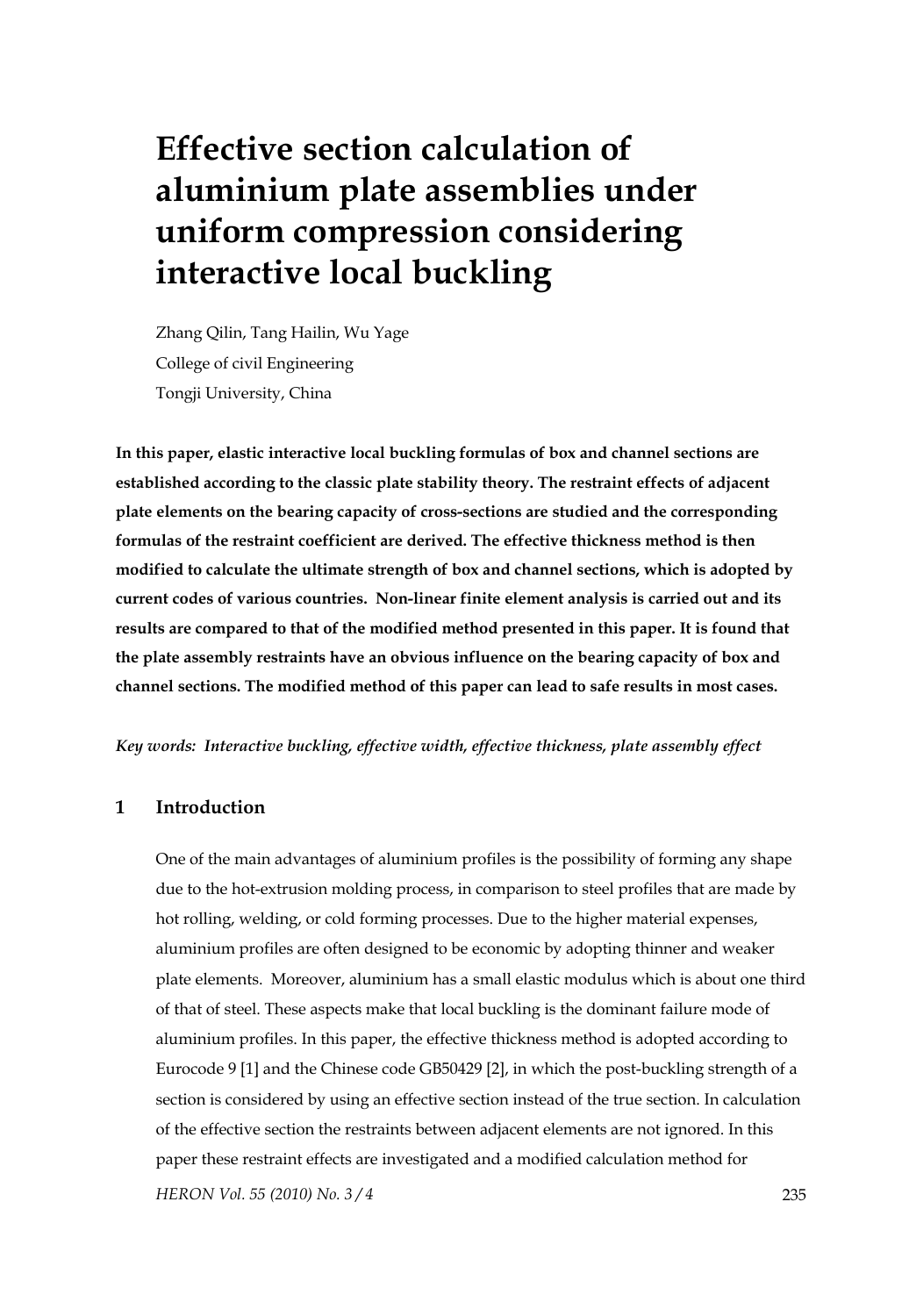effective sections is provided. A similar method has been adopted as in some design codes for cold-formed steel structures with sections of equal thickness [3], however, in this paper plate assemblies of different thicknesses are considered too.

## **2 Effective section calculation of compressed plate elements in EC9 and GB50429**

In the codes EC9 [1] and GB50429 [3], the post-buckling strength of plates is utilized by introducing effective sections instead of whole sections in calculating the strength and stability of members. For example, the stability equation for axially loaded columns in EC9 is as follows.

$$
N_{b, Rd} = \kappa \chi A_{eff} f_{0.2} / \gamma_{M1} \tag{1}
$$

where  $K$  is the heating influence factor due to welding.  $\chi$  is the overall instability coefficient.  $A_{\text{eff}}$  is the effective area considering local buckling. In GB50429 the equivalent formula is

$$
N = \eta_{\text{haz}} \rho \eta_e A f_{0.2} / \gamma_R
$$
 (2)

where  $\eta_{haz}$ ,  $\varphi$  and  $\eta_e A$  are corresponding to  $K$ ,  $\chi$  and  $A_{\text{eff}}$  of Equation 1, respectively. Due to the complexity of aluminium extruded profiles, EC9 and GB50429 adopted the effective thickness method instead of the effective width method to calculate the effective area. Figure 1 shows the effective sections of a flexural member by effective thickness method and effective width method, respectively, where the part enclosed by solid lines is the effective area. It can be seen that there is a certain difference between the cross-section bearing capacities obtained by the two methods because the sectional parameters including the neutral axis location and effective section modulus are different [4].



*Figure 1: Effective thickness method (left) and effective width method (right)*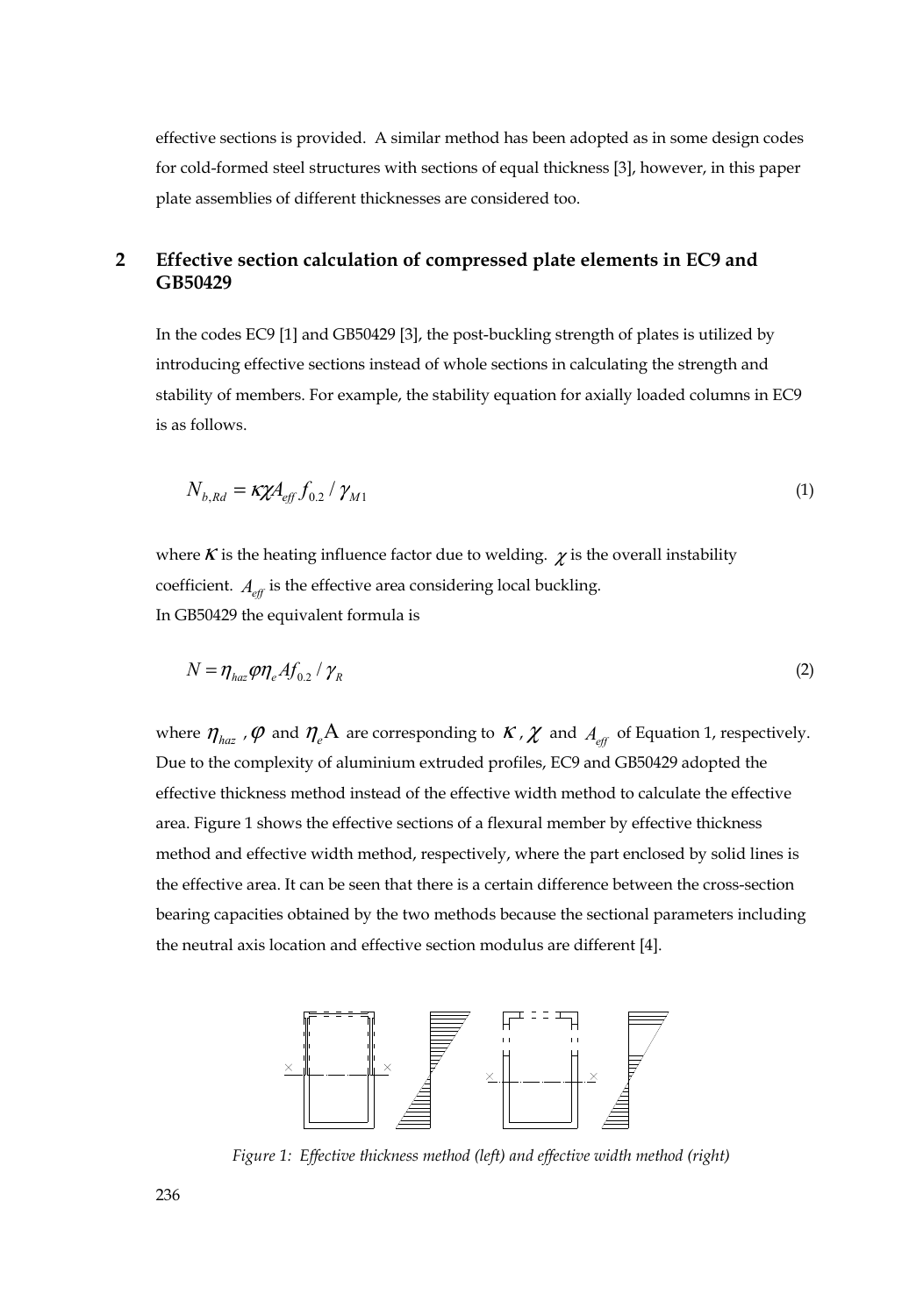Although the expression of the effective thickness reduction coefficient  $\rho_c$  in EC9 is different from that of the effective width reduction coefficient  $\rho$  in EC3 [5], they are derived from the same theory and thus equivalent for none-welded aluminium sections. According to the test work of Winter et al. [6 <is not referring to the paper of Winter et al.>], the effective width reduction coefficient of a plate simply supported along two longitudinal edges can be written as

$$
\rho = \sqrt{\frac{\sigma_{cr}}{f_{0.2}}} \left( 1 - \frac{0.415}{c} \sqrt{\frac{\sigma_{cr}}{f_{0.2}}} \right) \approx \frac{1}{\lambda} \left( 1 - 0.22 \frac{1}{\lambda} \right)
$$
\n(3)

where  $\sigma_{cr}$  is the critical buckling stress,  $f_{0,2}$  is the nominal yield strength,  $c = \pi / \sqrt{3(1 - v^2)}$ , and  $v = 0.3$  is Poisson's ratio.  $\overline{\lambda}$  is the non dimensional slenderness of the plate,

$$
\overline{\lambda} = \sqrt{\frac{f_{02}}{\sigma_{cr}}} = \sqrt{\frac{12(1 - v^2)b^2 f_{02}}{k\pi^2 E t^2}} = \sqrt{\frac{250}{E}} \cdot \sqrt{\frac{12(1 - v^2)}{k\pi^2}} \cdot \frac{\beta}{\varepsilon}
$$
(4)

where *E* is the material elastic modulus, *k* is the element buckling coefficient,  $\beta = b/t$  is the width-thickness ratio of the plate, and  $\varepsilon = \sqrt{250/f_{0.2}}$ . Equation 3 is the basic expression used to calculate the effective width in EC3, and the calculation formula of effective thickness in GB50429 is  $\frac{t_e}{t} = \alpha_1 \frac{1}{\overline{\lambda}} - \alpha_2 \frac{0.22}{\overline{\lambda}^2}$ which is identical to Equation 3. For stiffened plates with four simply supported edges [1], is obtained  $\bar{\lambda} = 0.031 \frac{\beta}{\epsilon}$  by introducing  $k = 4$ ,  $E = 70000 \text{ N/mm}^2$ ,  $v = 0.3$  into Equation 4, and then from Equation 3 is obtained

$$
\rho_c = \frac{t_e}{t} \approx \frac{32}{\beta/\varepsilon} - \frac{220}{(\beta/\varepsilon)^2} \tag{5}
$$

For non-stiffened plates with three simply supported edges and one free edge [1],  $k = 0.425$ , is obtained similarly

$$
\rho_c = \frac{t_e}{t} \approx \frac{10}{\beta/\varepsilon} - \frac{24}{(\beta/\varepsilon)^2} \tag{6}
$$

Equations 5 and 6 are for calculating the effective thickness of non-welded plates in EC9.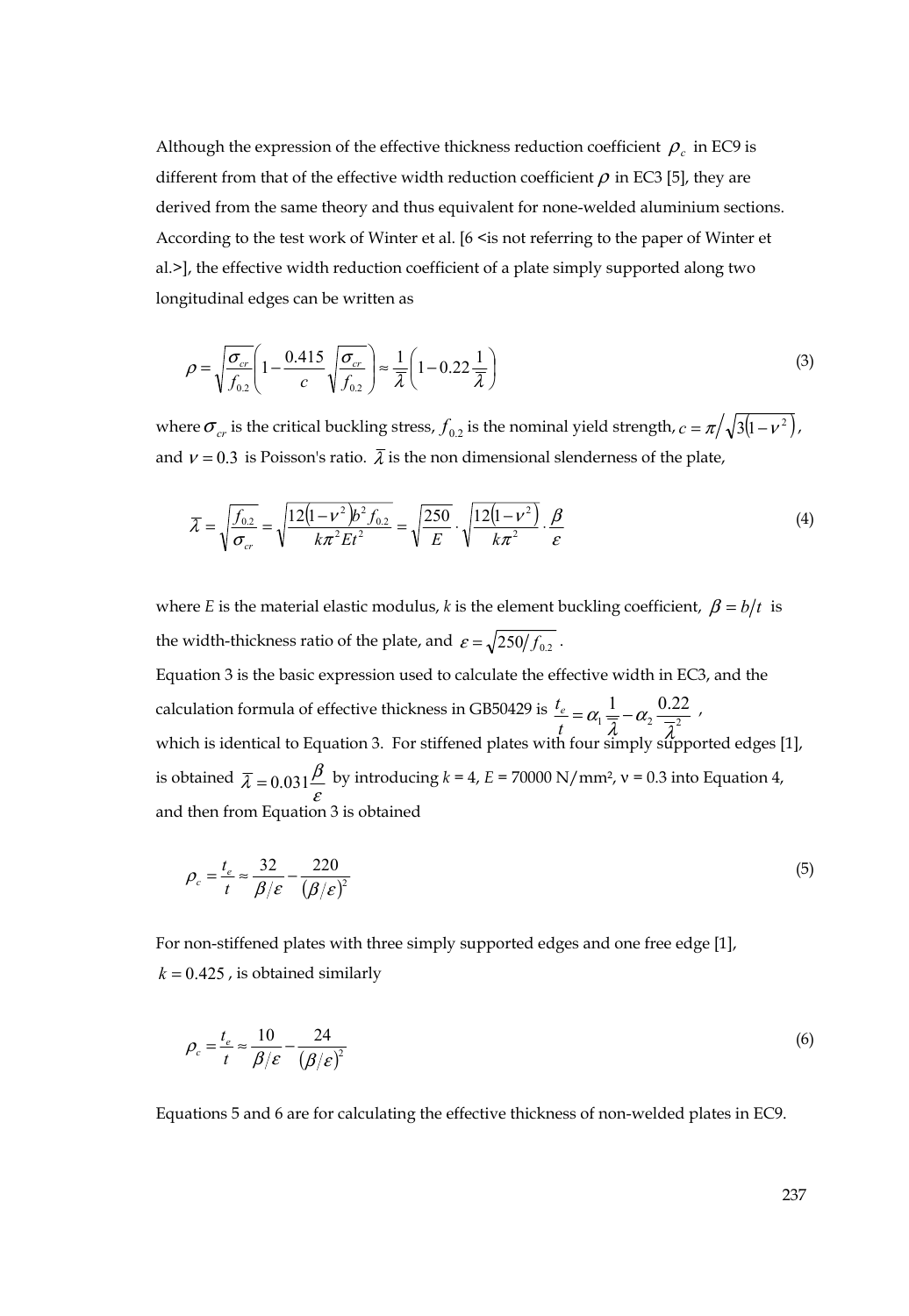Both in EC9 and GB50429 cross-sections of stiffened plates and non-stiffened plates are all treated as independent elements and restraint effects are ignored.

## **3 Calculation of restraint coefficients between adjacent plates**

The Levy solution [7] for uniformly compressed rectangular plates with simply supported edges is adopted to derive the restraint coefficient of an assembly of plates with different widths and thicknesses in box and channel sections. Taking  $k_0$  as the buckling coefficient of an independent plate element,  $k$  as the interactive buckling coefficient considering plate assembly effect,

$$
\psi = k/k_0 \tag{7}
$$

is defined as the restraint coefficient. Then we can write the buckling stress of plate considering the interactive effect of plate assembly as

$$
\sigma_{cr} = \frac{\psi k_0 \pi^2 E}{12 \left(1 - v^2\right) (b/t)^2}
$$
\n(8)

When buckling occurs under uniform compression, the flange and web in a section will have the same magnitude of buckling stress [8], i.e.

$$
\sigma_{cr} = \frac{k_w \pi^2 E}{12(1 - v^2)} \left(\frac{t_w}{h}\right)^2 = \frac{k_f \pi^2 E}{12(1 - v^2)} \left(\frac{t_f}{b}\right)^2 \tag{9}
$$

where  $t_w$  and  $t_f$  are the web thickness and flange thickness respectively. *h* and *b* are the web width and flange width respectively.  $k_w$  and  $k_f$  are the interactive buckling coefficients of web and flange respectively, which will have the following relationship

$$
k_w = k_f \left(\frac{h}{b}\right)^2 \left(\frac{t_f}{t_w}\right)^2 \tag{10}
$$

Denoting  $k_{w0}$  and  $k_{\text{on}}$  as the buckling coefficients of the web and flange as independent plates ignoring the interactive effects of plate assembly, we can obtain the restraint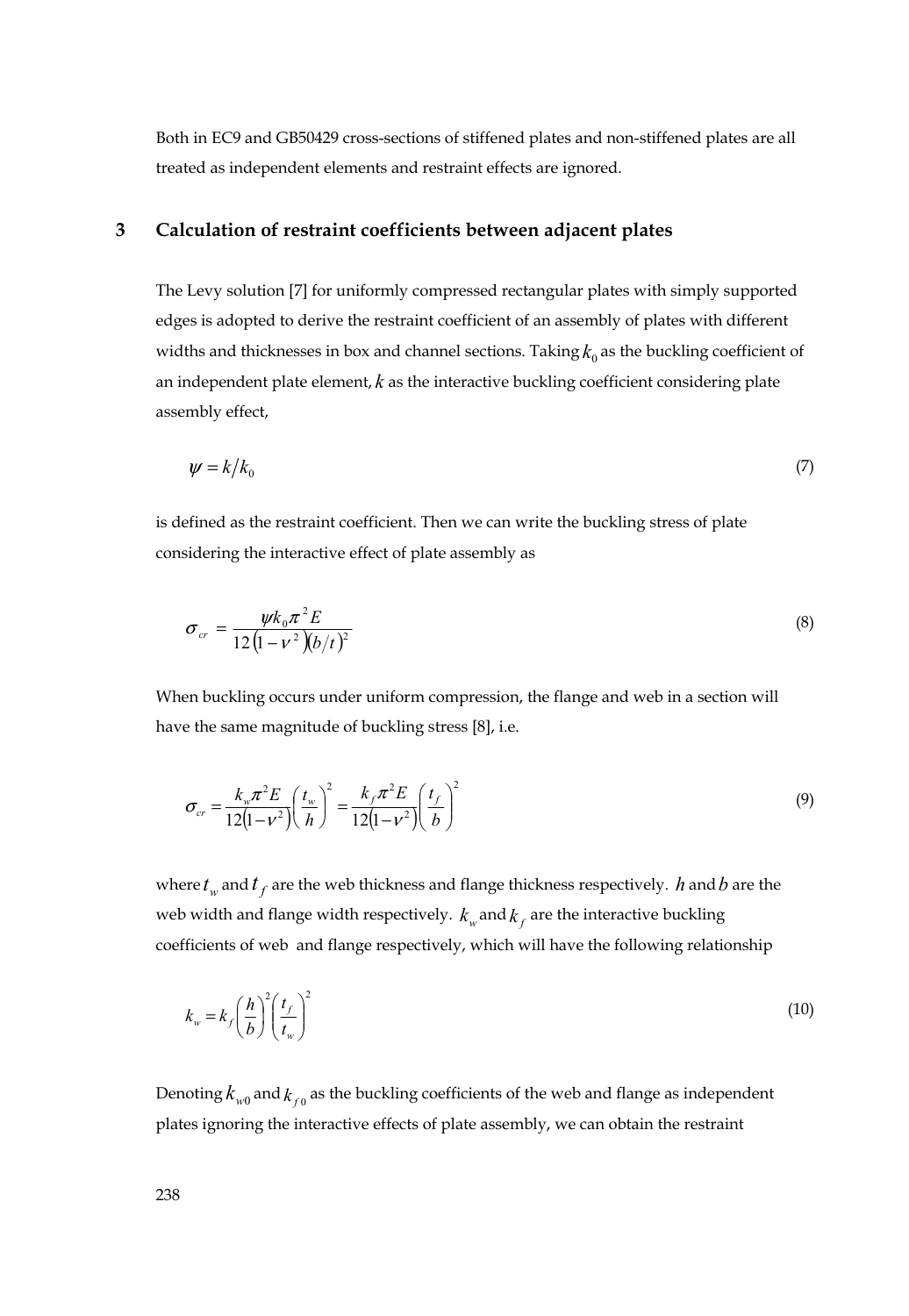coefficients of the web buckling and flange buckling as  $\psi_w = k_w / k_{w0}$  and  $\psi_f = k_f / k_{f0}$ , respectively. Equation 11 can be written as

$$
\psi_{w} k_{w0} = \psi_{f} k_{f0} \cdot \left(\frac{h}{b}\right)^{2} \left(\frac{t_{f}}{t_{w}}\right)^{2}
$$
\n(11)

*3.1 Buckling of box sections considering the interactive effects of the plate assembly*  Figure 2 shows the analysis model of a box-section stub under uniform compression. According to the buckling theory, local buckling of the section has the following features [9],

- a) Buckling of all plates in a section happens simultaneously;
- b) The connection edges between adjacent plates is straight before and after buckling;
- c) The angle between adjacent plates is a right angle before and after buckling;
- d) The plates in a section will have the same buckling half-wave length;
- e) Any point in the connection edges between adjacent plates will have the same value of stress or angular rotation of the two plates.



*Figure 2: Analysis model of a box section stub* 

Taking the x-axis of the plate along the longitudinal loading direction, the y-axis as transverse sectional direction and its origin at the symmetric middle centre, shown as in Figure 2, we can express the buckling deflection equations of the flange and web as,

$$
w_i = \sin \frac{m\pi x}{l} \sum_{n=1}^{N} F_n Y_{in} \left( y_i \right) \tag{12}
$$

$$
Y_{in}(y) = A_i \cosh \alpha_i y + C_i \cos \beta_i y \tag{13}
$$

239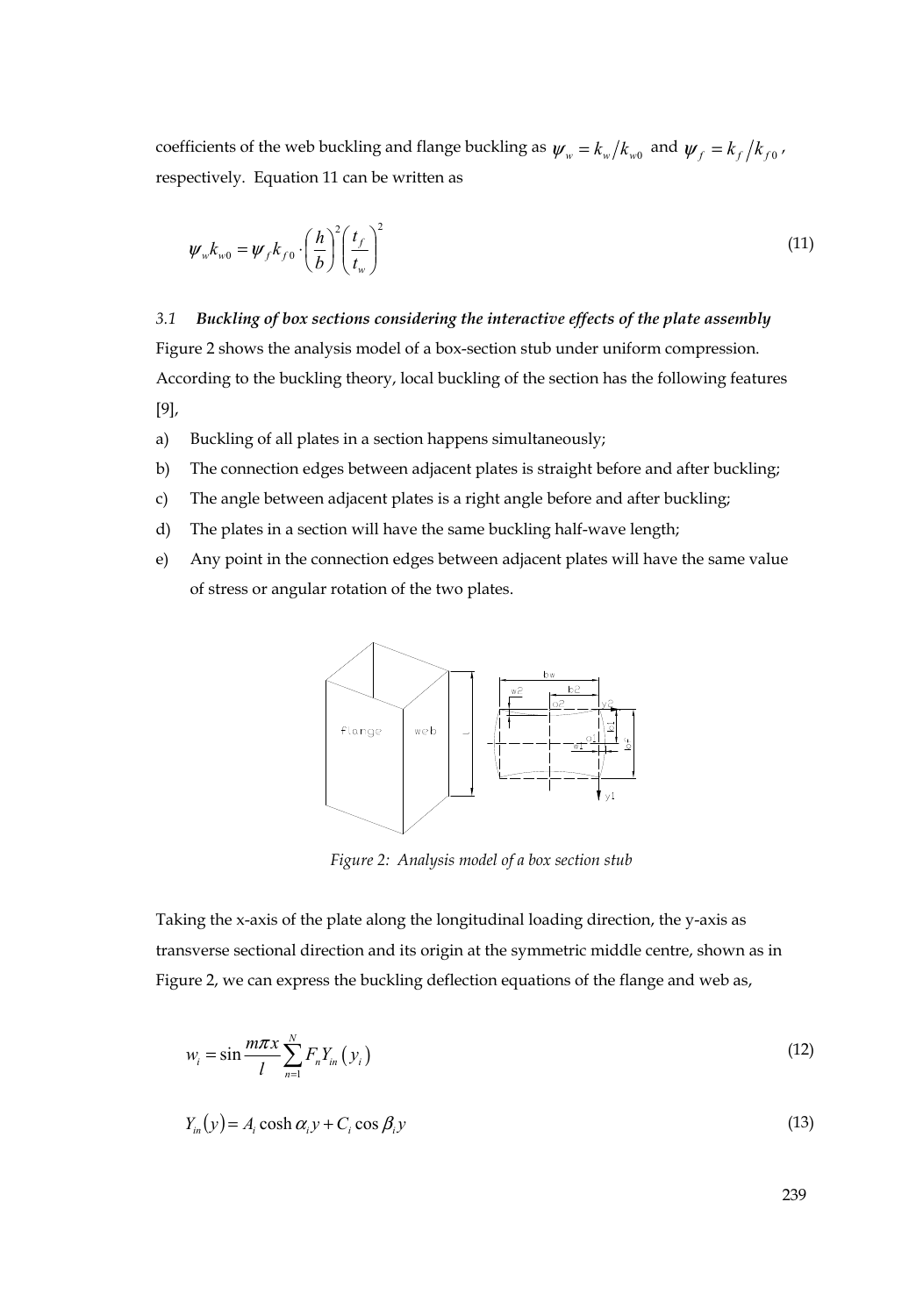$$
\alpha_i = \left[\lambda_m^2 + \lambda_m \sqrt{\frac{N_{cri}}{D}}\right]^{1/2} \cdot \beta_i = \left[-\lambda_m^2 + \lambda_m \sqrt{\frac{N_{cri}}{D}}\right]^{1/2}
$$
(14)

Here,  $\lambda_m = m\pi/l$  in which *m* is the number of buckling half-waves along the loading direction and *l* is the plate length.  $N_{cri} = \sigma_{cr} t_i$  in which the flange is marked as  $i = 1$  and the web is as *i* = 2, where  $\sigma_r$  is the buckling stress of the section.  $D = Et^3/12(1 - v^2)$  is the bending stiffness of plates where *t* is the plate thickness.  $A_i$  and  $C_i$  are undetermined coefficients, and  $F<sub>n</sub>$  is deflection amplitude coefficient.

Equations 12-14 are from the Levy solution of the partial differential equilibrium equation  $\left(\frac{\partial^4 w}{\partial x^4} + 2\frac{\partial^4 w}{\partial x^2 \partial y^2} + \frac{\partial^4 w}{\partial y^4}\right) + \frac{\sigma_x \cdot t}{D} \cdot \frac{\partial^2 w}{\partial x^2} = 0$  for elastic buckling plates. The unknown factors and thus the buckling load  $N_{cr}$  can be found from the following boundary conditions [7]:

$$
w_1|_{y_1 = -b_1} = 0 \t A_1 \cosh \alpha_1(-b_1) + C_1 \cos \beta_1(-b_1) = 0 \t (15)
$$

$$
w_2|_{y_2=b_2} = 0 \t A_2 \cosh \alpha_2 b_2 + C_2 \cos \beta_2 b_2 = 0 \t (16)
$$

$$
\frac{\partial w_1}{\partial y_1}\Big|_{y_1=-b_1} = \frac{\partial w_2}{\partial y_2}\Big|_{y_2=b_2} \quad \Longrightarrow \quad
$$

$$
A_1\alpha_1 \sinh \alpha_1(-b_1) - C_1\beta_1 \sin \beta_1(-b_1) = A_2\alpha_2 \sinh \alpha_2 b_2 - C_2\beta_2 \sin \beta_2 b_2 \implies A_1\alpha_1 \sinh \alpha_1 b_1 - C_1\beta_1 \sin \beta_1 b_1 + A_2\alpha_2 \sinh \alpha_2 b_2 - C_2\beta_2 \sin \beta_2 b_2 = 0
$$
\n(17)

$$
M_{y}|_{y_1 = -b_1} = M_{y}|_{y_2 = b_2} \text{ and } \frac{\partial^2 w_i}{\partial x^2}|_{y_1 = -b_1} = \frac{\partial^2 w_2}{\partial x^2}|_{y_2 = b_2} = 0 \implies
$$
  

$$
\frac{\partial^2 w_1}{\partial y_1^2}|_{y_1 = -b_1} = \frac{\partial^2 w_2}{\partial y_2^2}|_{y_2 = b_2} \implies
$$
  

$$
A_1 \alpha_1^2 \cosh \alpha_1 (-b_1) - C_1 \beta_1^2 \cos \beta_1 (-b_1) = A_2 \alpha_2^2 \cosh \alpha_2 b_2 - C_2 \beta_2^2 \cos \beta_2 b_2 \implies
$$
  

$$
A_1 \alpha_1^2 \cosh \alpha_1 b_1 - C_1 \beta_1^2 \cos \beta_1 b_1 - A_2 \alpha_2^2 \cosh \alpha_2 b_2 + C_2 \beta_2^2 \cos \beta_2 b_2 = 0 \tag{18}
$$

A non-zero solution of *w* requires non-zero values of  $A_1, C_1, A_2, C_2$ . It means that Equation 19 should be satisfied from Equations 15-18.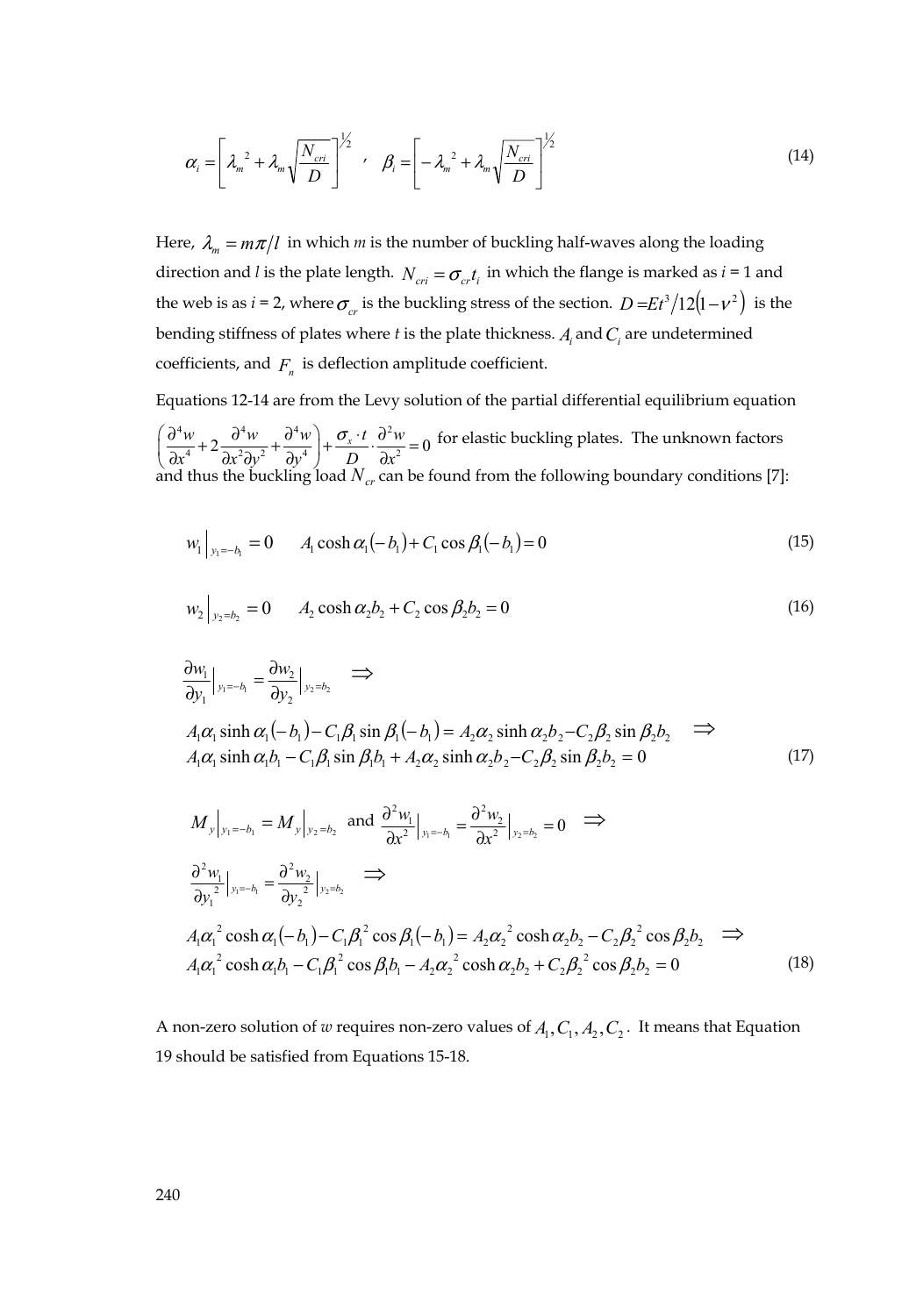$$
\begin{vmatrix}\n\cosh \alpha_1 b_1 & \cos \beta_1 b_1 & 0 & 0 \\
0 & 0 & \cosh \alpha_2 b_2 & \cos \beta_2 b_2 \\
\alpha_1 \sinh \alpha_1 b_1 & -\beta_1 \sin \beta_1 b_1 & \alpha_2 \sinh \alpha_2 b_2 & -\beta_2 \sin \beta_2 b_2 \\
\alpha_1^2 \cosh \alpha_1 b_1 & -\beta_1^2 \cos \beta_1 b_1 & -\alpha_2^2 \cosh \alpha_2 b_2 & \beta_2^2 \cos \beta_2 b_2\n\end{vmatrix} = 0
$$
\n(19)

Providing some parameter values of the plate element geometry, the transcendental Equation 19 can be solved by mathematic software. The buckling stress  $\sigma_{cr}$  can be obtained from  $\alpha_1, \beta_1, \alpha_2, \beta_2$ .

*3.2 Buckling of channel sections considering the interactive effects of the plate assembly*  Figure 3 shows the analysis model of a channel section stub under uniform compression.



*Figure 3: Analysis model of channel section stub* 

Taking x-axis as longitudinal compression direction, y-axis as transverse sectional direction, the origin of y-axis in the web at its symmetric center, and the origin of y-axis in the flange at its connection edge with web, we can express the buckling deflection as,

$$
w_i = \sin \frac{m\pi x}{l} \sum_{m=1}^{N} F_m Y_{im} \left( y_i \right) \tag{20}
$$

For flange,

$$
Y_{1m}(y) = A_1 \cosh \alpha_1 y + B_1 \sinh \alpha_1 y + C_1 \cos \beta_1 y + E_1 \sin \beta_1 y \tag{21}
$$

For web,

$$
Y_{2m}(y) = A_2 \cosh \alpha_2 y + C_2 \cos \beta_2 y \tag{22}
$$

241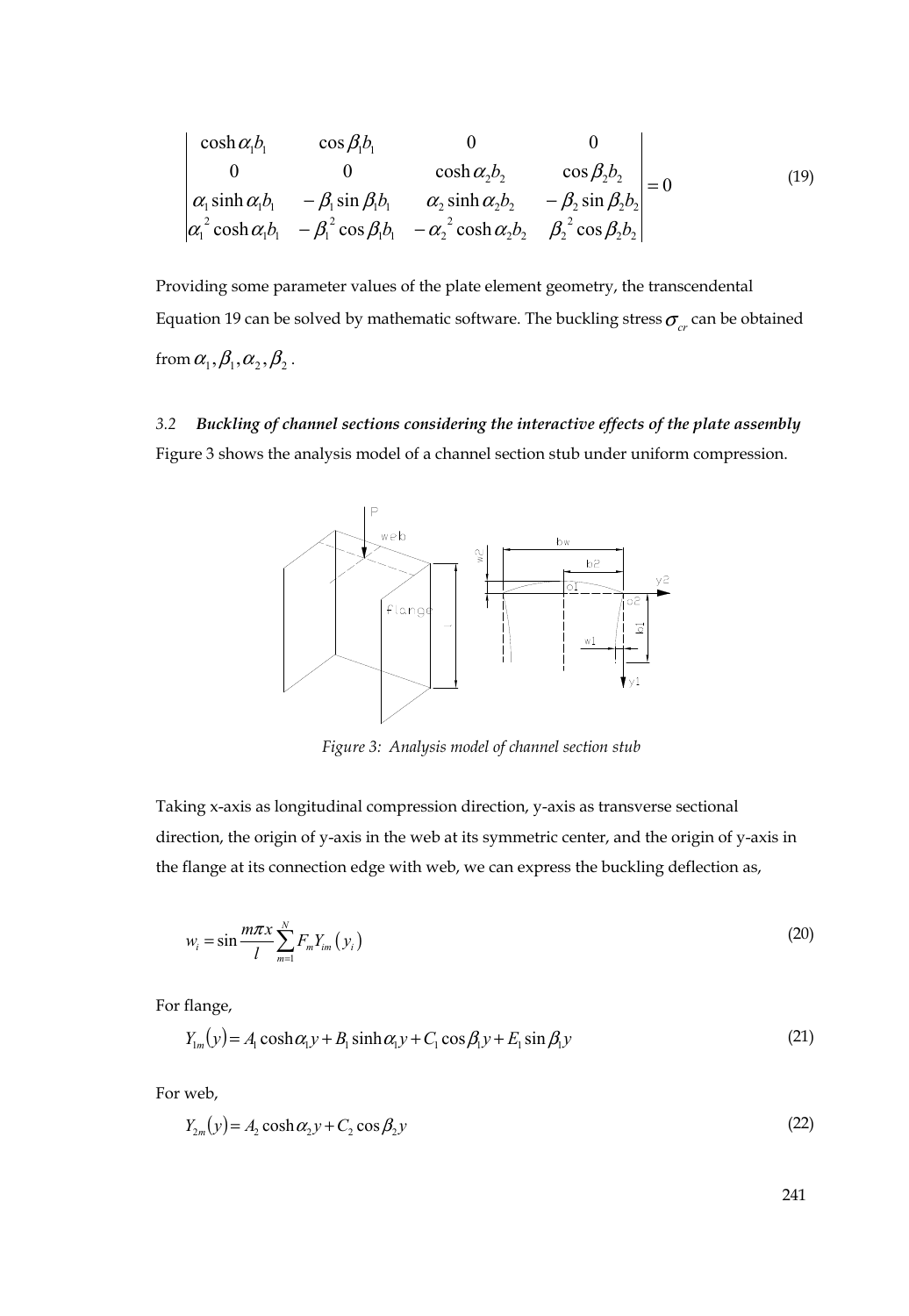where  $A_1, B_1, C_1, E_1, A_2, C_2$  are undetermined coefficients and the parameters  $\alpha_i$  and  $\beta_i$ are defined as in Equation 14.

Equations 20-22 satisfy the partial differential equilibrium equation of elastic buckling plate, i.e.  $\nabla^2 \nabla^2 w + \frac{\sigma \cdot t}{D} \cdot \frac{\partial^2 w}{\partial x^2} = 0$ . The boundary conditions are as follows [7],

$$
w_1|_{y_1=0} = 0 \implies A_1 + C_1 = 0 \implies C_1 = -A_1
$$
 (23)

$$
w_2|_{y_2=b_2} = 0 \implies
$$
  
\n
$$
A_2 \cosh \alpha_2 b_2 + C_2 \cos \beta_2 b_2 = 0
$$
\n(24)

$$
\frac{\partial w_1}{\partial y_1}\Big|_{y_1=0} = \frac{\partial w_2}{\partial y_2}\Big|_{y_2=b_2} \implies
$$
  
\n
$$
B_1\alpha_1 + E_1\beta_1 = A_2\alpha_2 \sinh \alpha_2 b_2 - C_2\beta_2 \sin \beta_2 b_2 \implies
$$
  
\n
$$
B_1\alpha_1 + E_1\beta_1 - A_2\alpha_2 \sinh \alpha_2 b_2 + C_2\beta_2 \sin \beta_2 b_2 = 0
$$
\n(25)

$$
M_{y}|_{y_1=0} = M_{y}|_{y_2=b_2} \text{ and } \frac{\partial^2 w_1}{\partial x^2}|_{y_1=0} = \frac{\partial^2 w_2}{\partial x^2}|_{y_2=b_2} = 0 \implies
$$
  

$$
\frac{\partial^2 w_1}{\partial y_1^2}|_{y_1=0} = \frac{\partial^2 w_2}{\partial y_2^2}|_{y_2=b_2} \implies
$$
  

$$
A_1 \alpha_1^2 - C_1 \beta_1^2 = A_2 \alpha_2^2 \cosh \alpha_2 b_2 - C_2 \beta_2^2 \cos \beta_2 b_2 \implies
$$
  

$$
A_1 (\alpha_1^2 + \beta_1^2) - A_2 \alpha_2^2 \cosh \alpha_2 b_2 + C_2 \beta_2^2 \cos \beta_2 b_2 = 0
$$
 (26)

$$
M_{y}|_{y_1=b_1}=0 \implies
$$
\n
$$
\left(\frac{\partial^2 w_1}{\partial y_1^2} + v \frac{\partial^2 w_1}{\partial x^2}\right)|_{y_1=b_1}=0 \implies
$$
\n
$$
A_1(\alpha_1^2 - v\lambda_m^2) \cosh \alpha_1 b_1 + B_1(\alpha_1^2 - v\lambda_m^2) \sinh \alpha_1 b_1 - C_1(\beta_1^2 + v\lambda_m^2) \cos \beta_1 b_1
$$
\n
$$
-E_1(\beta_1^2 + v\lambda_m^2) \sin \beta_1 b_1 = 0 \implies
$$
\n
$$
A_1 | (\alpha_1^2 - v\lambda_m^2) \cosh \alpha_1 b_1 + (\beta_1^2 + v\lambda_m^2) \cos \beta_1 b_1 + B_1(\alpha_1^2 - v\lambda_m^2) \sinh \alpha_1 b_1
$$
\n
$$
-E_1(\beta_1^2 + v\lambda_m^2) \sin \beta_1 b_1 = 0 \tag{27}
$$

$$
M_{yx}|_{y_1=b_1}=0
$$
 and  $Q_y|_{y_1=b_1}=0 \implies$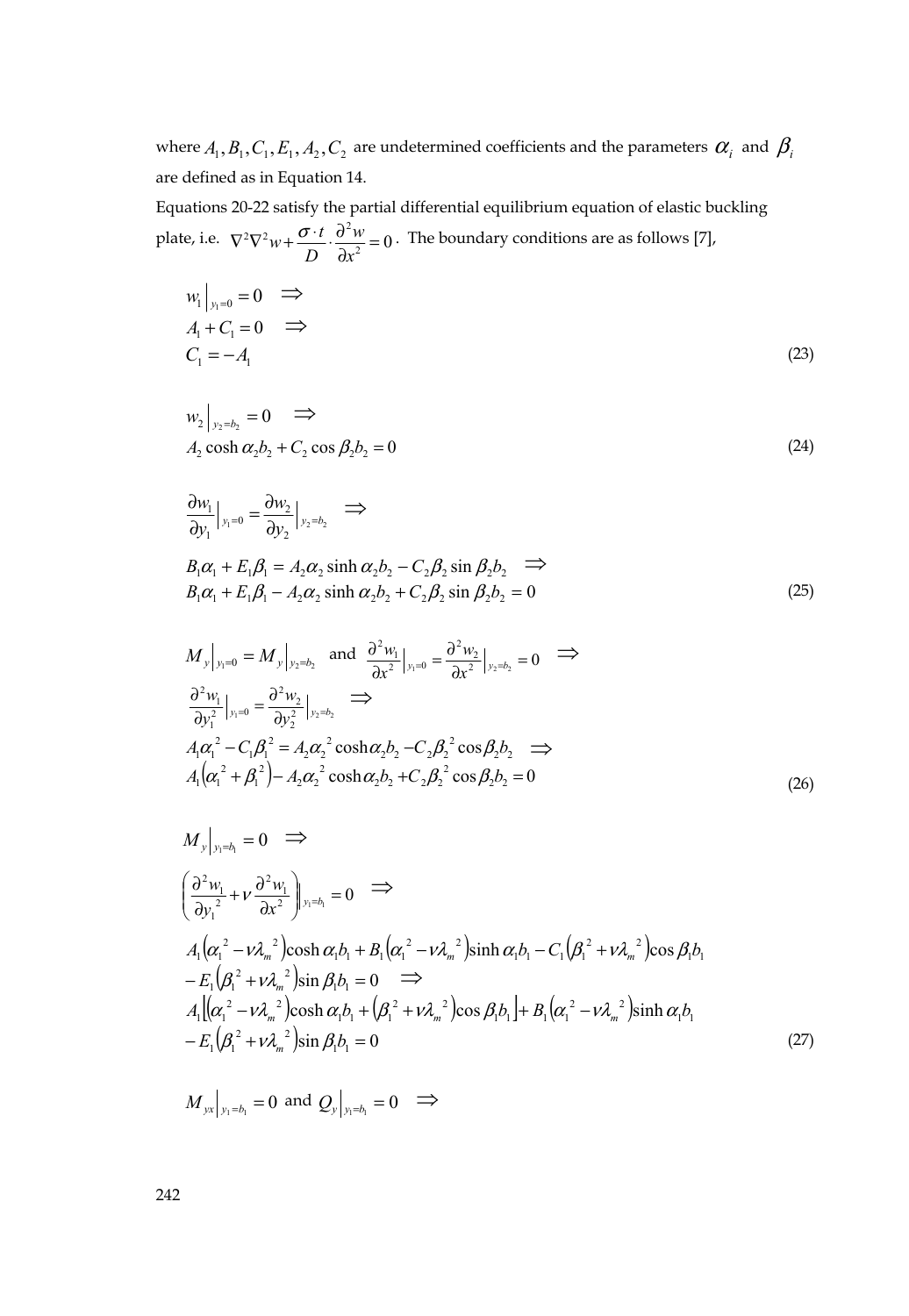$$
\left(Q_{y} - \frac{\partial M_{yx}}{\partial x}\right)_{y_{1}=b_{1}} = 0 \implies
$$
\n
$$
\left(\frac{\partial^{3} w_{1}}{\partial y_{1}^{3}} + (2 - v) \frac{\partial^{3} w_{1}}{\partial x^{2} \partial y_{1}}\right)_{y_{1}=b_{1}} = 0 \implies
$$
\n
$$
A_{1} \alpha_{1} \left[\alpha_{1}^{2} - (2 - v) \lambda_{m}^{2}\right] \sinh \alpha_{1} b_{1} + B_{1} \alpha_{1} \left[\alpha_{1}^{2} - (2 - v) \lambda_{m}^{2}\right] \cosh \alpha_{1} b_{1} + C_{1} \beta_{1} \left[\beta_{1}^{2} + (2 - v) \lambda_{m}^{2}\right] \sin \beta_{1} b_{1}
$$
\n
$$
- E_{1} \beta_{1} \left[\beta_{1}^{2} + (2 - v) \lambda_{m}^{2}\right] \cos \beta_{1} b_{1} = 0 \implies
$$
\n
$$
A_{1} \left[\alpha_{1} \left[\alpha_{1}^{2} - (2 - v) \lambda_{m}^{2}\right] \sinh \alpha_{1} b_{1} - \beta_{1} \left[\beta_{1}^{2} + (2 - v) \lambda_{m}^{2}\right] \sin \beta_{1} b_{1}\right] + B_{1} \alpha_{1} \left[\alpha_{1}^{2} - (2 - v) \lambda_{m}^{2}\right] \cosh \alpha_{1} b_{1}
$$
\n
$$
- E_{1} \beta_{1} \left[\beta_{1}^{2} + (2 - v) \lambda_{m}^{2}\right] \cos \beta_{1} b_{1} = 0 \tag{28}
$$

Equations 24-28 are linear equations of  $A_1, B_1, E_1, A_2, C_2$ , and Equation 29 can be obtained from its non-zero solution requirement.

0 0 0 
$$
\cosh \alpha_2 b_2
$$
  $\cos \beta_2 b_2$   
\n0 0  $\alpha_1$   $\beta_1$   $-\alpha_2 \sinh \alpha_2 b_2$   $\beta_2 \sin \beta_2 b_2$   
\n $\alpha_1^2 + \beta_1^2$  0 0  $-\alpha_2^2 \cosh \alpha_2 b_2$   $\beta_2^2 \cos \beta_2 b_2$  (29)  
\n $\phi_1 \cosh \alpha_1 b_1 + \phi_2 \cos \beta_1 b_1$   $\phi_1 \sinh \alpha_1 b_1$   $-\phi_2 \sin \beta_1 b_1$  0 0

Where  $\phi_1 = \alpha_1^2 - \nu \lambda_m^2$ ,  $\phi_2 = \beta_1^2 + \nu \lambda_m^2$ ,  $\phi_1 = \alpha_1^2 - (2 - \nu) \lambda_m^2$ ,  $\phi_2 = \beta_1^2 + (2 - \nu) \lambda_m^2$ . The buckling stress  $\sigma_{\alpha}$  can then be found from the solution of  $\alpha_1, \beta_1, \alpha_2, \beta_2$  of Equation 29.

#### *3.3 Formula for restraint coefficient of plate assembly*

The critical stress  $\sigma_{cr}$  of a compressed box or channel section stub can be solved based on the descriptions before. From  $\sigma_{cr}$  the interactive buckling coefficient and the restraint coefficient can then be found as  $k = \frac{12(1 - v^2)(b/t)^2}{\pi^2 E} \sigma_{cr}$ ν  $=\frac{12(1-\nu^2)(b/t)^2}{\sigma^2 E}\sigma_{cr}$  and  $\psi=k/k_0$ , respectively. Further analysis proves that the interactive buckling coefficient does not depend on the material elastic modulus and the strength, and depends only on the width ratio *b*/*h* and the thickness ratio  $t_f/t_w$  of the sections. For uniformly compressed boxes and channel sections with the same plate thickness the web interactive buckling coefficient  $k_{w}$  can be derived and expressed as (see BS5950 [3]),

for box section:

$$
k_w \approx 7 - \frac{2b/h}{0.11 + b/h} - 1.2(b/h)^3
$$
\n(30)

243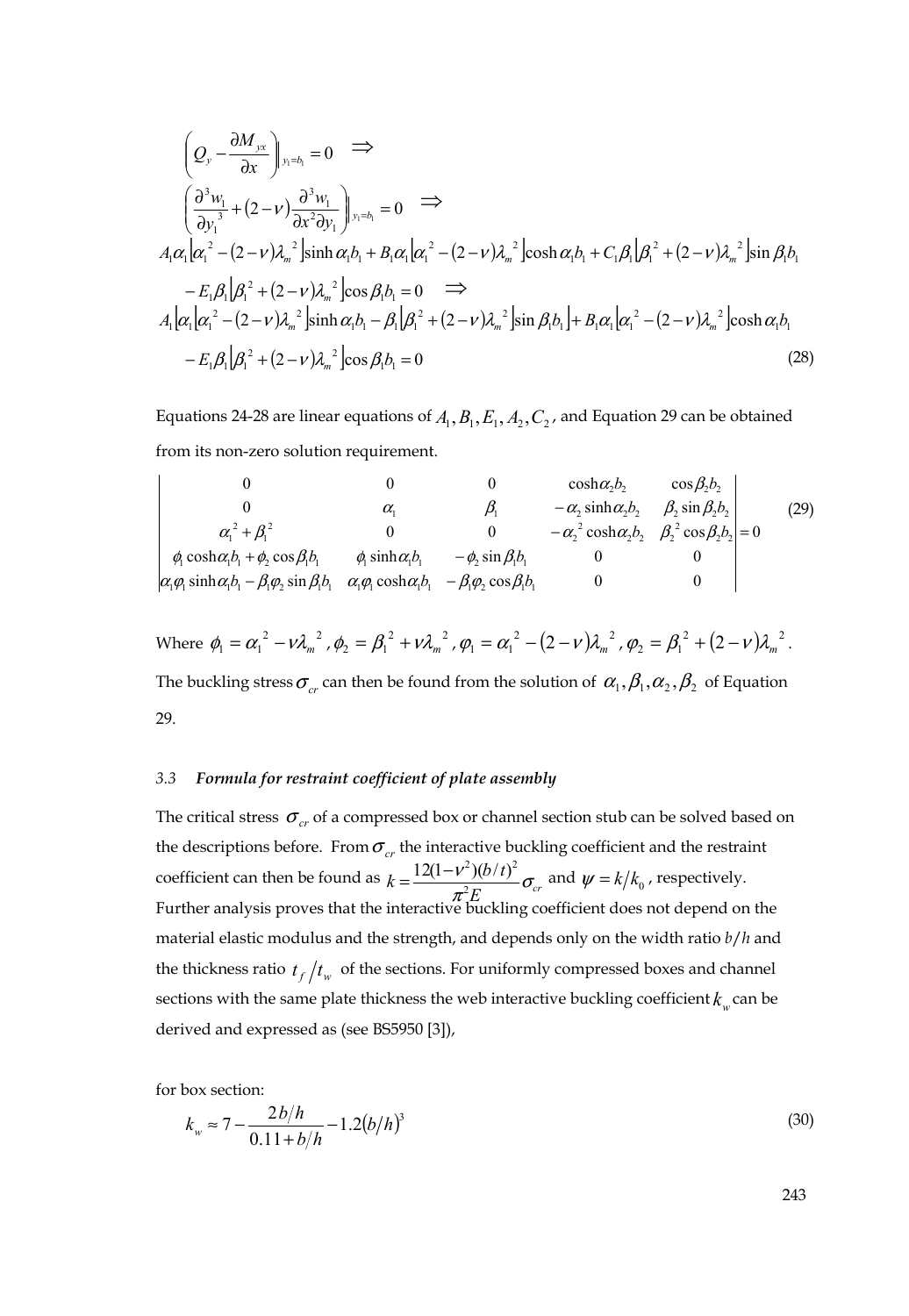for channel section:

$$
k_w \approx \frac{2}{\sqrt{1 + 15(b/h)^3}} + \frac{2 + 4.8b/h}{1 + 15(b/h)^3}
$$
(31)

The flange interactive buckling coefficient  $k_k$  can be calculated from  $k_w$  by Equation 10. Taking an aluminium box section and a channel section stub with the parameters listed in Table 1 under uniform compression for example, we can obtain its relationships between the restraint coefficient  $\psi_w$  and the width ratio  $b/h$  when  $t_f = t_w$ , as shown in Figure 4. Here, *m* is the number of buckling waves. The results from Equations 30 and 31 of BS5950 and from the equations stated before are plotted and compared. In Figure 4 the horizontal line  $\psi_w$  = 1 means the buckling of independent plates ignoring interactive effects of the plate assembly. It can be seen that the results from BS5950 and from the equations stated before coincide with each other.

*Table 1: Size and mechanical properties of aluminium section stub* 

| Section type    | Web width<br>$h$ (mm) | Web thickness<br>$t_{w}$ (mm) | Stub length<br>$l$ (mm) | Elastic modulus<br>$E$ (N/mm <sup>2</sup> ) | Poisson's<br>ratio $V$ |
|-----------------|-----------------------|-------------------------------|-------------------------|---------------------------------------------|------------------------|
| Box section     | 180                   |                               | 720                     | 70000                                       | 0.3                    |
| Channel section | 180                   |                               | 720                     | 70000                                       | 0.3                    |



*Figure 4: Influence of element width ratio on restraint coefficient*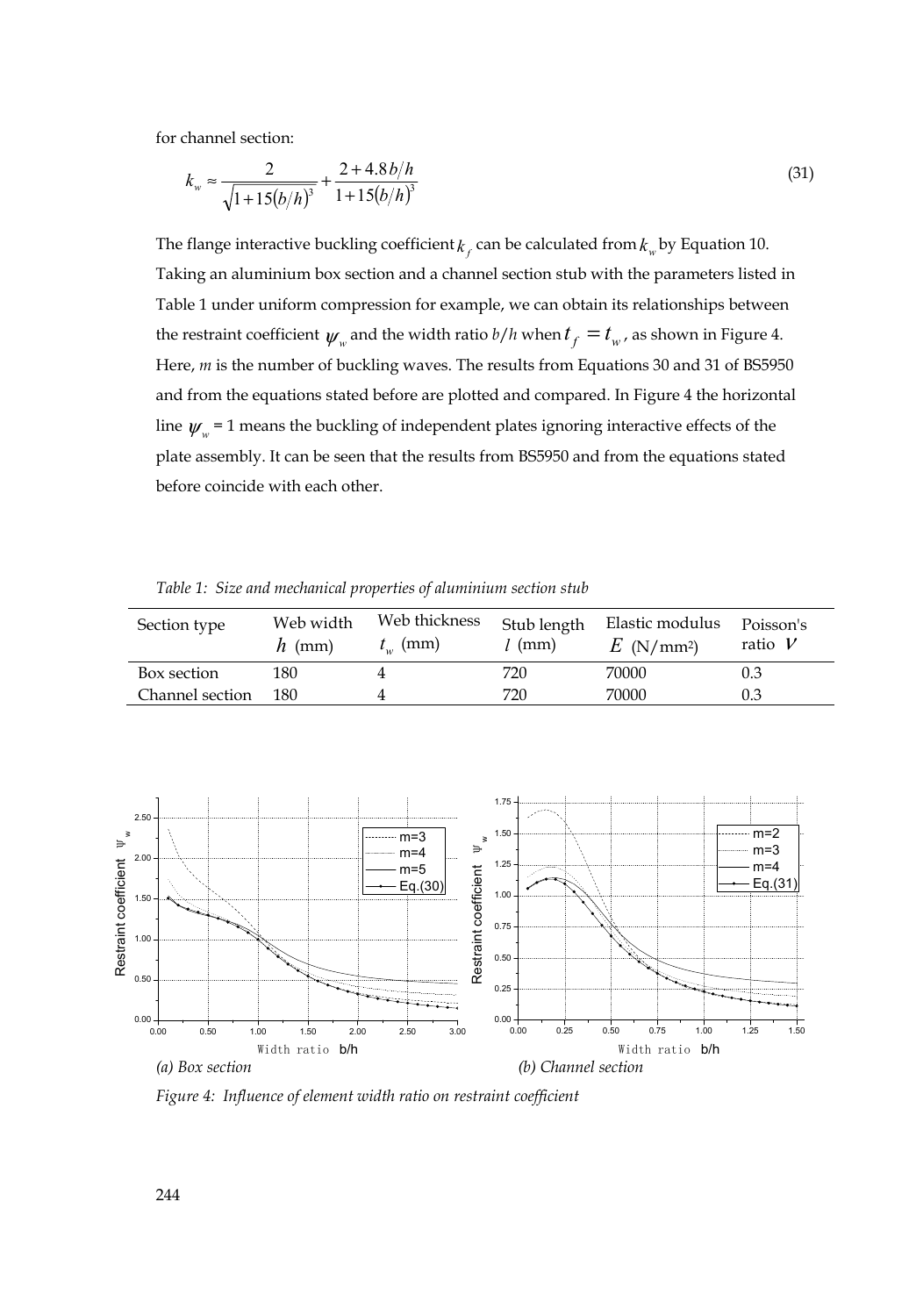For box sections with the same width of the web and flange, the relationship between the restraint coefficient  $\psi_{\text{tw}}$  and the plate thickness ratio  $t_f/t_w$  can be expressed as

$$
\psi_{\text{rw}} \approx 1.34 - \frac{1.16}{1 + 2.37 \left( t_f / t_w \right)^4} \tag{32}
$$

For channel section where the web width is twice of the flange, the relationship between the restraint coefficient  $\psi_{\mu\nu}$  and the plate thickness ratio  $t_f/t_w$  can be expressed as

$$
\psi_{\text{rw}} \approx 1.45 - \frac{1.41}{1 + 0.9 \left( t_f / t_w \right)^3} \tag{33}
$$

Equations 32 and 33 are approximation formulas obtained by parameter fitting from the theoretical equations stated before in Section 3.1 and 3.2. Figure 5 gives the relationship between  $\psi_{\mu\nu}$  and  $t_f/t_w$  of the two stubs with the parameters listed in Table 1. The comparison between the results from Equations 32 and 33 and theoretical equations is also made. Following  $\psi_{\text{w}}$  we can find the other coefficients such as  $k_{\text{w}} = k_{\text{w0}} \cdot \psi_{\text{w}}$  and  $k_{\text{f}}$  from Equation 10. For general sections with different values of the width and thickness of web and flange, the restraint coefficient can be approximated get by interpolation in Figure 6 or in Table 2 and Table 3.



*Figure 5: Influence of the element thickness ratio on the restraint coefficient*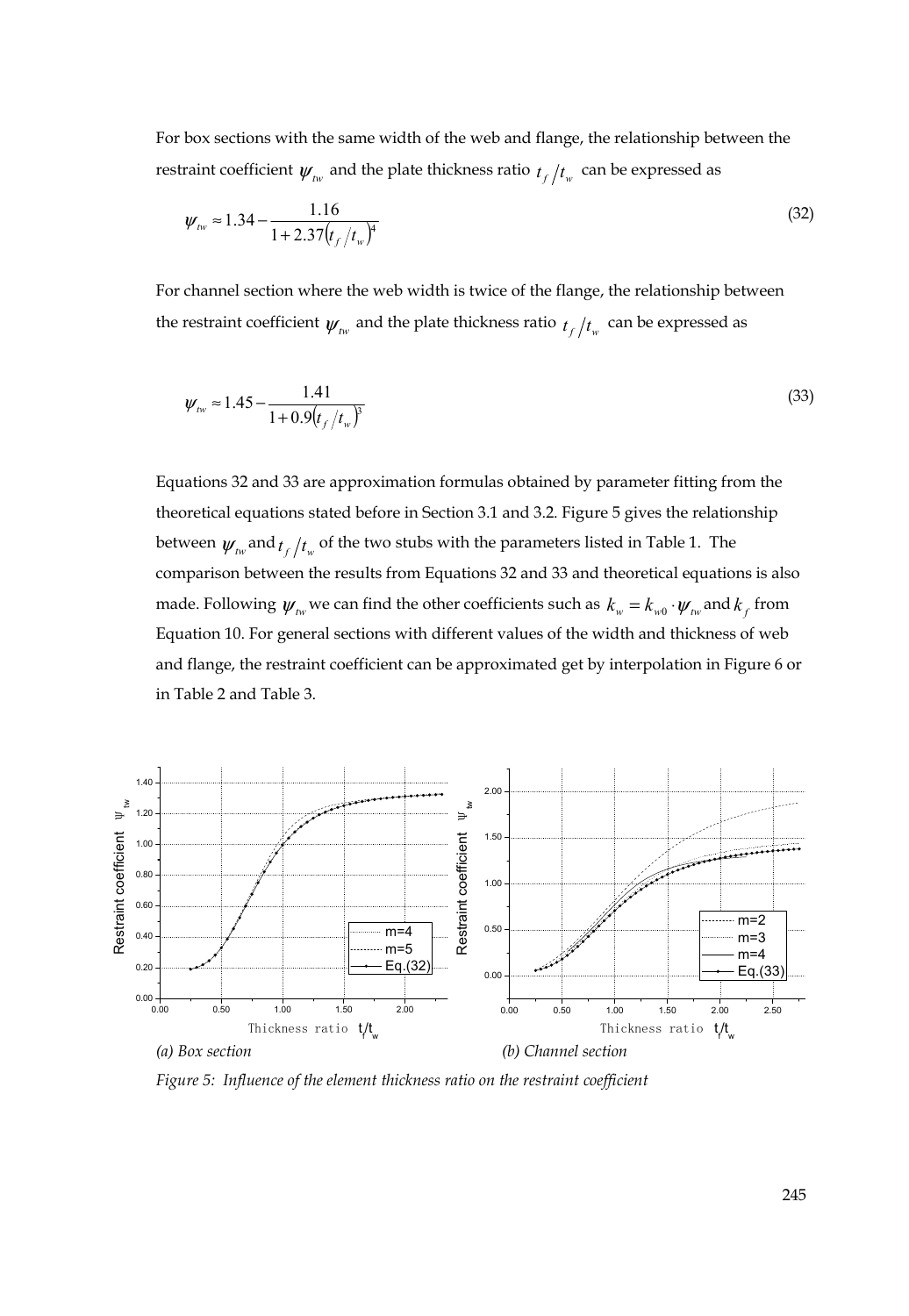

*Figure 6: Influence of the element width ratio and the thickness ratio on the restraint coefficient* 

| Width ratio | Thickness ratio $t_f/t_w$ |       |       |       |       |       |       |       |
|-------------|---------------------------|-------|-------|-------|-------|-------|-------|-------|
| b/h         | 0.50                      | 0.75  | 1.00  | 1.25  | 1.50  | 1.75  | 2.00  | 2.25  |
| 0.10        | 1.519                     | 1.519 | 1.519 | 1.519 | 1.519 | 1.519 | 1.553 | 1.611 |
| 0.20        | 1.411                     | 1.416 | 1.417 | 1.418 | 1.418 | 1.418 | 1.440 | 1.496 |
| 0.30        | 1.334                     | 1.354 | 1.360 | 1.363 | 1.364 | 1.365 | 1.381 | 1.429 |
| 0.40        | 1.246                     | 1.305 | 1.322 | 1.329 | 1.333 | 1.335 | 1.346 | 1.395 |
| 0.50        | 1.108                     | 1.252 | 1.290 | 1.305 | 1.313 | 1.317 | 1.324 | 1.364 |
| 0.60        | 0.885                     | 1.183 | 1.257 | 1.284 | 1.298 | 1.305 | 1.315 | 1.346 |
| 0.70        | 0.658                     | 1.084 | 1.217 | 1.264 | 1.285 | 1.297 | 1.307 | 1.335 |
| 0.80        | 0.505                     | 0.951 | 1.164 | 1.241 | 1.274 | 1.291 | 1.302 | 1.330 |
| 0.90        | 0.400                     | 0.807 | 1.092 | 1.212 | 1.261 | 1.285 | 1.299 | 1.330 |
| 1.00        | 0.324                     | 0.678 | 1.000 | 1.174 | 1.247 | 1.279 | 1.297 | 1.328 |
| 1.10        | 0.268                     | 0.572 | 0.896 | 1.121 | 1.228 | 1.273 | 1.295 | 1.326 |
| 1.20        | 0.226                     | 0.488 | 0.793 | 1.052 | 1.201 | 1.266 | 1.294 | 1.324 |
| 1.30        | 0.193                     | 0.420 | 0.700 | 0.971 | 1.162 | 1.255 | 1.293 | 1.323 |
| 1.40        | 0.167                     | 0.365 | 0.618 | 0.885 | 1.108 | 1.239 | 1.291 | 1.322 |
| 1.50        | 0.145                     | 0.320 | 0.547 | 0.802 | 1.040 | 1.211 | 1.288 | 1.321 |
| 1.60        | 0.128                     | 0.283 | 0.487 | 0.725 | 0.965 | 1.166 | 1.282 | 1.320 |
| 1.70        | 0.114                     | 0.251 | 0.436 | 0.656 | 0.890 | 1.107 | 1.266 | 1.320 |
| 1.80        | 0.102                     | 0.225 | 0.393 | 0.595 | 0.818 | 1.039 | 1.227 | 1.319 |
| 1.90        | 0.092                     | 0.203 | 0.355 | 0.541 | 0.751 | 0.969 | 1.172 | 1.318 |
| 2.00        | 0.083                     | 0.184 | 0.322 | 0.493 | 0.690 | 0.900 | 1.108 | 1.289 |
| 2.10        | 0.076                     | 0.167 | 0.294 | 0.452 | 0.635 | 0.835 | 1.042 | 1.236 |
| 2.20        | 0.069                     | 0.153 | 0.269 | 0.415 | 0.585 | 0.775 | 0.976 | 1.173 |
| 2.30        | 0.063                     | 0.141 | 0.248 | 0.382 | 0.541 | 0.720 | 0.913 | 1.109 |
| 2.40        | 0.058                     | 0.130 | 0.229 | 0.353 | 0.502 | 0.670 | 0.853 | 1.045 |
| 2.50        | 0.054                     | 0.120 | 0.212 | 0.327 | 0.466 | 0.624 | 0.798 | 0.983 |
| 2.60        | 0.050                     | 0.111 | 0.196 | 0.304 | 0.433 | 0.582 | 0.747 | 0.924 |
| 2.70        | 0.047                     | 0.103 | 0.183 | 0.284 | 0.405 | 0.544 | 0.701 | 0.870 |
| 2.80        | 0.044                     | 0.096 | 0.171 | 0.265 | 0.378 | 0.510 | 0.657 | 0.818 |
| 2.90        | 0.041                     | 0.090 | 0.160 | 0.248 | 0.355 | 0.478 | 0.618 | 0.771 |
| 3.00        | 0.038                     | 0.084 | 0.150 | 0.233 | 0.333 | 0.449 | 0.581 | 0.727 |

*Table 2: Restraint coefficient*  $\psi_w$  *of box sections*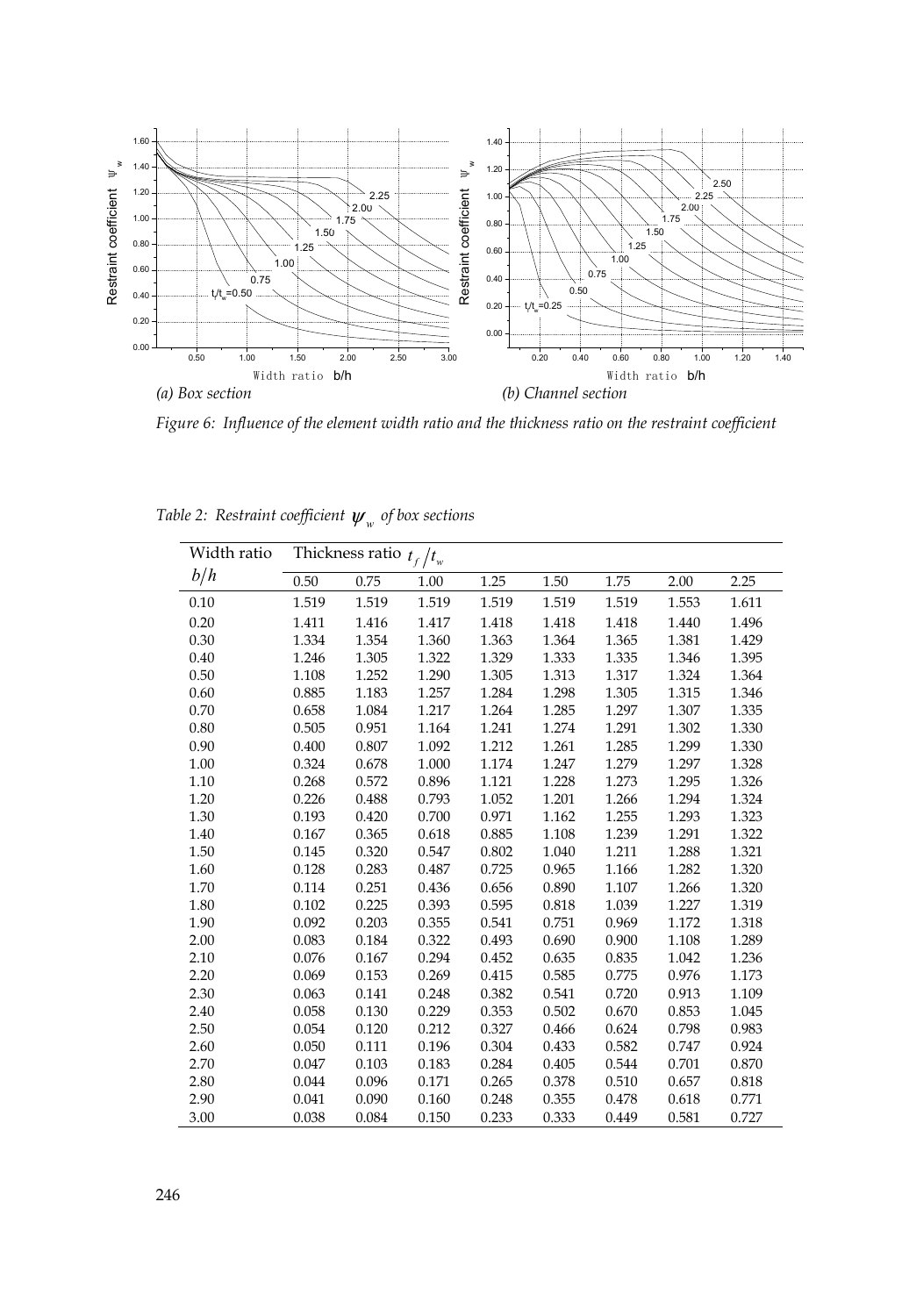| Width ratio |       |       | Thickness ratio $t_f/t_w$ |       |       |       |       |       |       |       |
|-------------|-------|-------|---------------------------|-------|-------|-------|-------|-------|-------|-------|
| b/h         | 0.25  | 0.50  | 0.75                      | 1.00  | 1.25  | 1.50  | 1.75  | 2.00  | 2.25  | 2.50  |
| 0.05        | 1.041 | 1.060 | 1.063                     | 1.064 | 1.065 | 1.065 | 1.065 | 1.066 | 1.077 | 1.104 |
| 0.10        | 0.942 | 1.079 | 1.104                     | 1.112 | 1.116 | 1.119 | 1.120 | 1.121 | 1.129 | 1.152 |
| 0.15        | 0.652 | 1.035 | 1.114                     | 1.140 | 1.152 | 1.158 | 1.162 | 1.165 | 1.172 | 1.196 |
| 0.20        | 0.372 | 0.913 | 1.088                     | 1.147 | 1.172 | 1.185 | 1.193 | 1.198 | 1.205 | 1.233 |
| 0.25        | 0.239 | 0.731 | 1.023                     | 1.132 | 1.178 | 1.201 | 1.214 | 1.222 | 1.234 | 1.265 |
| 0.30        | 0.169 | 0.552 | 0.915                     | 1.095 | 1.171 | 1.208 | 1.228 | 1.240 | 1.255 | 1.281 |
| 0.35        | 0.125 | 0.419 | 0.782                     | 1.030 | 1.151 | 1.207 | 1.236 | 1.252 | 1.267 | 1.300 |
| 0.40        | 0.098 | 0.326 | 0.652                     | 0.939 | 1.113 | 1.198 | 1.239 | 1.260 | 1.278 | 1.314 |
| 0.45        | 0.078 | 0.260 | 0.541                     | 0.833 | 1.055 | 1.179 | 1.237 | 1.266 | 1.286 | 1.325 |
| 0.50        | 0.064 | 0.212 | 0.452                     | 0.728 | 0.975 | 1.145 | 1.231 | 1.269 | 1.293 | 1.333 |
| 0.55        | 0.054 | 0.177 | 0.382                     | 0.632 | 0.885 | 1.091 | 1.217 | 1.270 | 1.297 | 1.337 |
| 0.60        | 0.045 | 0.149 | 0.326                     | 0.550 | 0.794 | 1.019 | 1.187 | 1.269 | 1.300 | 1.337 |
| 0.65        | 0.040 | 0.128 | 0.281                     | 0.481 | 0.708 | 0.937 | 1.134 | 1.262 | 1.303 | 1.339 |
| 0.70        | 0.035 | 0.111 | 0.245                     | 0.423 | 0.632 | 0.854 | 1.064 | 1.234 | 1.304 | 1.342 |
| 0.75        | 0.031 | 0.097 | 0.216                     | 0.374 | 0.565 | 0.775 | 0.987 | 1.179 | 1.305 | 1.344 |
| 0.80        | 0.027 | 0.086 | 0.191                     | 0.334 | 0.507 | 0.703 | 0.909 | 1.109 | 1.283 | 1.346 |
| 0.85        | 0.025 | 0.077 | 0.171                     | 0.299 | 0.457 | 0.638 | 0.835 | 1.035 | 1.223 | 1.347 |
| 0.90        | 0.023 | 0.069 | 0.154                     | 0.269 | 0.413 | 0.581 | 0.766 | 0.960 | 1.153 | 1.329 |
| 0.95        | 0.020 | 0.062 | 0.139                     | 0.244 | 0.375 | 0.530 | 0.703 | 0.889 | 1.080 | 1.264 |
| 1.00        | 0.019 | 0.056 | 0.126                     | 0.222 | 0.343 | 0.485 | 0.647 | 0.823 | 1.008 | 1.193 |
| 1.05        | 0.017 | 0.051 | 0.115                     | 0.203 | 0.314 | 0.446 | 0.596 | 0.762 | 0.939 | 1.121 |
| 1.10        | 0.016 | 0.047 | 0.105                     | 0.186 | 0.288 | 0.410 | 0.551 | 0.706 | 0.874 | 1.051 |
| 1.15        | 0.016 | 0.043 | 0.097                     | 0.172 | 0.266 | 0.379 | 0.510 | 0.656 | 0.815 | 0.985 |
| 1.20        | 0.016 | 0.040 | 0.090                     | 0.159 | 0.246 | 0.351 | 0.473 | 0.610 | 0.761 | 0.922 |
| 1.25        | 0.016 | 0.037 | 0.083                     | 0.147 | 0.228 | 0.326 | 0.440 | 0.569 | 0.711 | 0.864 |
| 1.30        | 0.016 | 0.034 | 0.077                     | 0.137 | 0.213 | 0.304 | 0.411 | 0.532 | 0.665 | 0.810 |
| 1.35        | 0.016 | 0.032 | 0.072                     | 0.127 | 0.198 | 0.284 | 0.384 | 0.497 | 0.623 | 0.761 |
| 1.40        | 0.016 | 0.030 | 0.067                     | 0.119 | 0.185 | 0.266 | 0.360 | 0.466 | 0.585 | 0.716 |
| 1.45        | 0.016 | 0.028 | 0.063                     | 0.112 | 0.174 | 0.249 | 0.338 | 0.438 | 0.551 | 0.674 |
| 1.50        | 0.016 | 0.026 | 0.059                     | 0.105 | 0.163 | 0.234 | 0.317 | 0.412 | 0.518 | 0.635 |

*Table 3: Restraint coefficient*  $\psi_w$  *of channel sections* 

#### *3.4 Formula of effective thickness considering restraints of adjacent plates*

Based on the above discussion, the restraint coefficient of web can be obtained. Substituting  $k = \psi k_0$  into Equation 4, we can obtain the plate slenderness considering the plate assembly effect as

$$
\overline{\lambda} = \frac{\overline{\lambda}_0}{\sqrt{\psi}} \tag{34}
$$

where  $\overline{\lambda}_0$  is the slenderness of an independent plate. Substituting Equation 34 into Equation 3, we can write the reduction coefficient  $\rho'_{c}$  of the effective thickness considering the plate assembly effect as follows,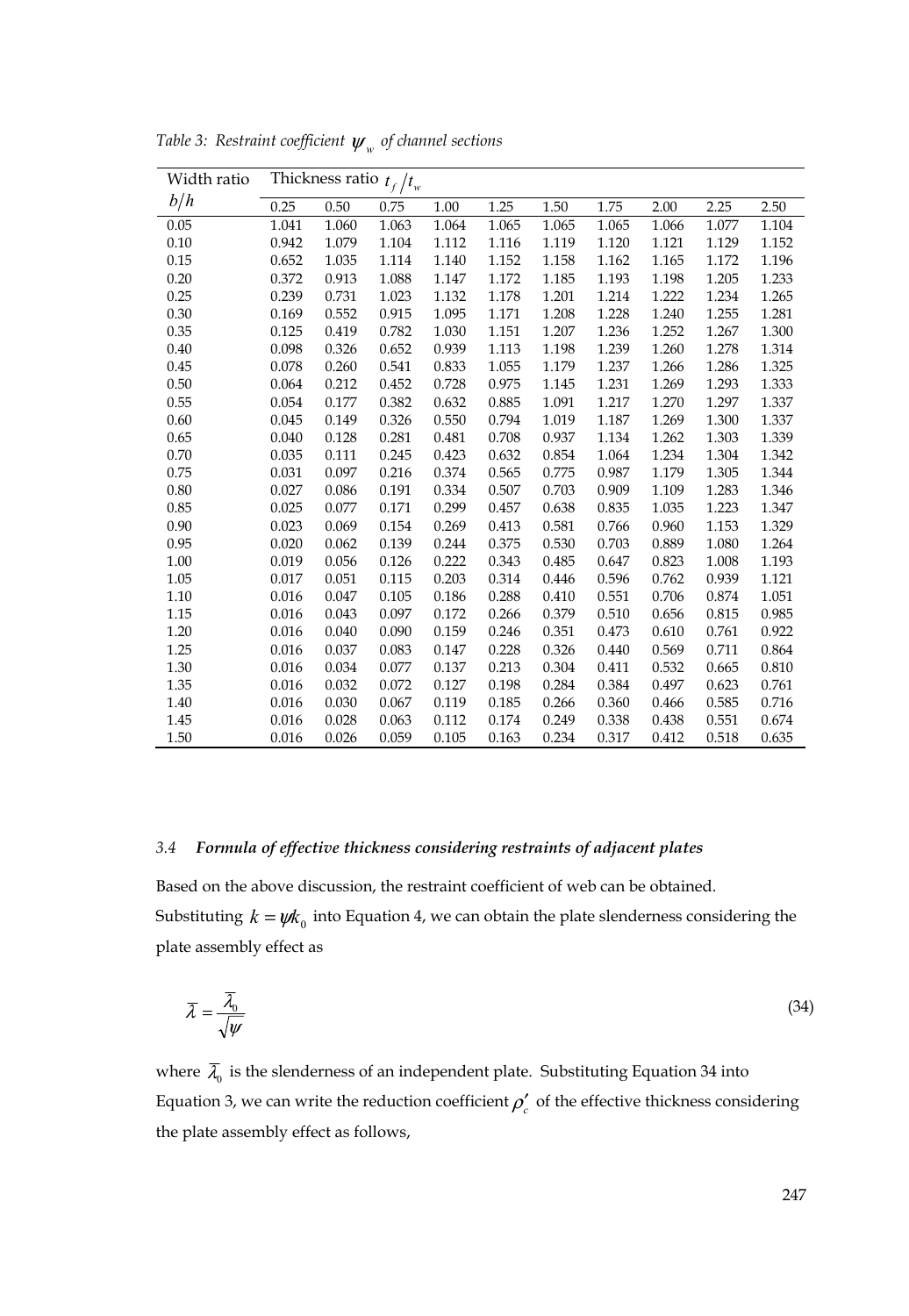$$
\rho_c' = \sqrt{\psi} \cdot \frac{\overline{\lambda}_0 - 0.22\sqrt{\psi}}{\overline{\lambda}_0 - 0.22} \cdot \rho_c \tag{35}
$$

For stiffened plates,  $k_0 = 4$ , substituting Equation 4 into 35 we have

$$
\rho_c' = \sqrt{\psi} \cdot \frac{\beta/\varepsilon - 7\sqrt{\psi}}{\beta/\varepsilon - 7} \cdot \rho_c \tag{36}
$$

For non-stiffened plates,  $k_0$  =0.425, substituting Equation 4 into 35 we have

$$
\rho_c' = \sqrt{\psi} \cdot \frac{\beta/\varepsilon - 2.4\sqrt{\psi}}{\beta/\varepsilon - 2.4} \cdot \rho_c \tag{37}
$$

where,  $\rho_c$  is the reduction coefficient of an independent plate, expressed by Equations 5 and 6.

# **4 Finite element analysis and comparison of bearing capacity of an aluminium stub**

In order to verify the calculation method for the ultimate bearing capacity of the box and the channel section short stub, the finite element software ANSYS has been adopted, in which SHELL181 element suitable for material nonlinearity and large deformation analysis is used and initial imperfections are taken into account. The Ramberg-Osgood stress-strain constitutive law is adopted (Eq. 38), which has been accurately approximated by more than 20 stress-strain points and linear interpolations.

$$
\varepsilon = \frac{\sigma}{E} + 0.002 \left(\frac{\sigma}{f_{0.2}}\right)^n \, , \quad n = \frac{\ln 2}{\ln(f_{0.2}/f_{0.1})} \tag{38}
$$

In this,  $E$  is the initial elastic modulus,  $f_{0,1}$  is the stress corresponding to residual strain  $\varepsilon_0$  = 0.001. The maximum amplitude of the initial geometric imperfection is taken as 1/200 of the plate width and in the form of the first-order buckling mode.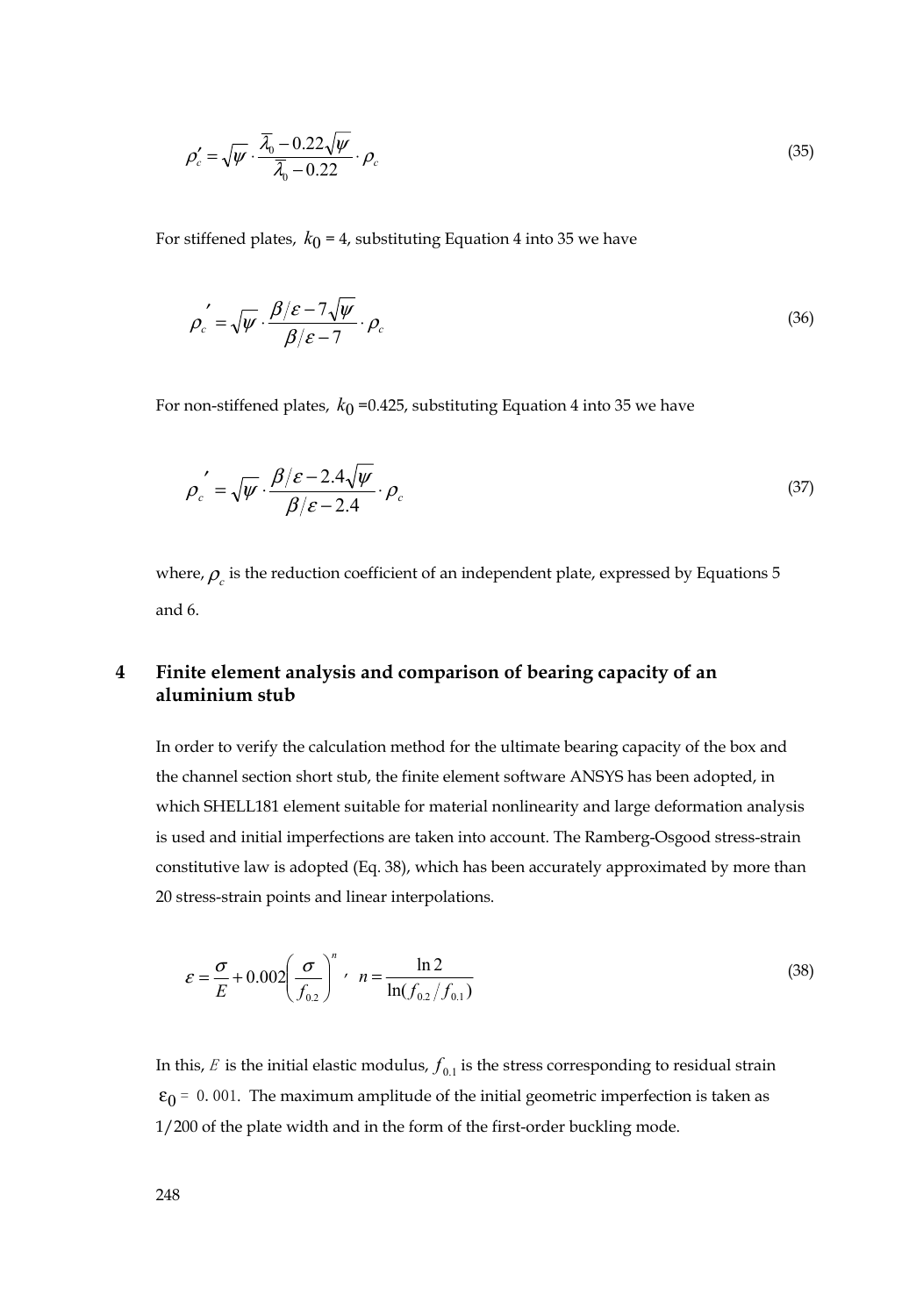| Section type    | Alloy grade $E(N/mm^2)$ |       | $f_0$ , (MPa) | $f_{\mu}$ (MPa) | $\boldsymbol{n}$ |
|-----------------|-------------------------|-------|---------------|-----------------|------------------|
| Box section     | $6061 - T6$             | 70000 | 240           | 285             | 35               |
| Channel section | $6061 - T6$             | 70000 | 240           | 285             | 35               |

Table 4: Mechanical properties of the box section and the channel section stub

*Table 5: Dimensions of the box section and the channel section stub* 

| Section type    | Web width<br>$h$ (mm) | Web thickness<br>$t_{w}$ (mm) | Flange width<br>$b$ (mm) | Column length<br>$l$ (mm) |
|-----------------|-----------------------|-------------------------------|--------------------------|---------------------------|
| Box section     | 180                   |                               | 180                      | 765                       |
| Channel section | 180                   |                               | 90                       | 765                       |

The thickness of the flange has been changed to vary the thickness ratio  $t_f/t_w$ , and the ultimate bearing capacity  $P_\mu$  of web is computed by the FEM software. The reduction coefficient of web can be expressed as

$$
\rho_u = \frac{P_u}{A_w f_{0.2}} = \frac{P_u}{h t_w f_{0.2}}
$$
\n(39)

Figure 7 shows the result of  $\rho_{\mu}$  of Equation 39 and  $\rho_{c}'$  of Equation 32, 33 and 36. It can be seen that, due to the plate assembly effect,  $\rho_u$  may be less than  $\rho_u$ <sup>0</sup> when flange thickness is less than the web thickness, where  $\rho_{u0}$  is the reduction coefficient from Equation 39 when flange thickness and web thickness are equal. This shows that Equation 5 used in EC9, which ignores the weakening effect of the flange to the web, may lead to unsafe results. Figure 7 shows that the proposed formulas in this paper considering the plate assembly effect can basically reflect the bearing capacity variation of the plate with changing of the adjacent plate thickness, and in most cases they can lead to safe results.

# **5 Conclusions**

Aiming at the local buckling capacity, considering plate assembly effects, this paper derived the formula for calculation of the restraint coefficient of box and channel sections with different values of plate width and thickness. This restraint coefficient can be easily introduced to the effective thickness formula in the current design codes for aluminium structures so that the plate assembly effect on the local buckling of plates in sections can be taken into account.